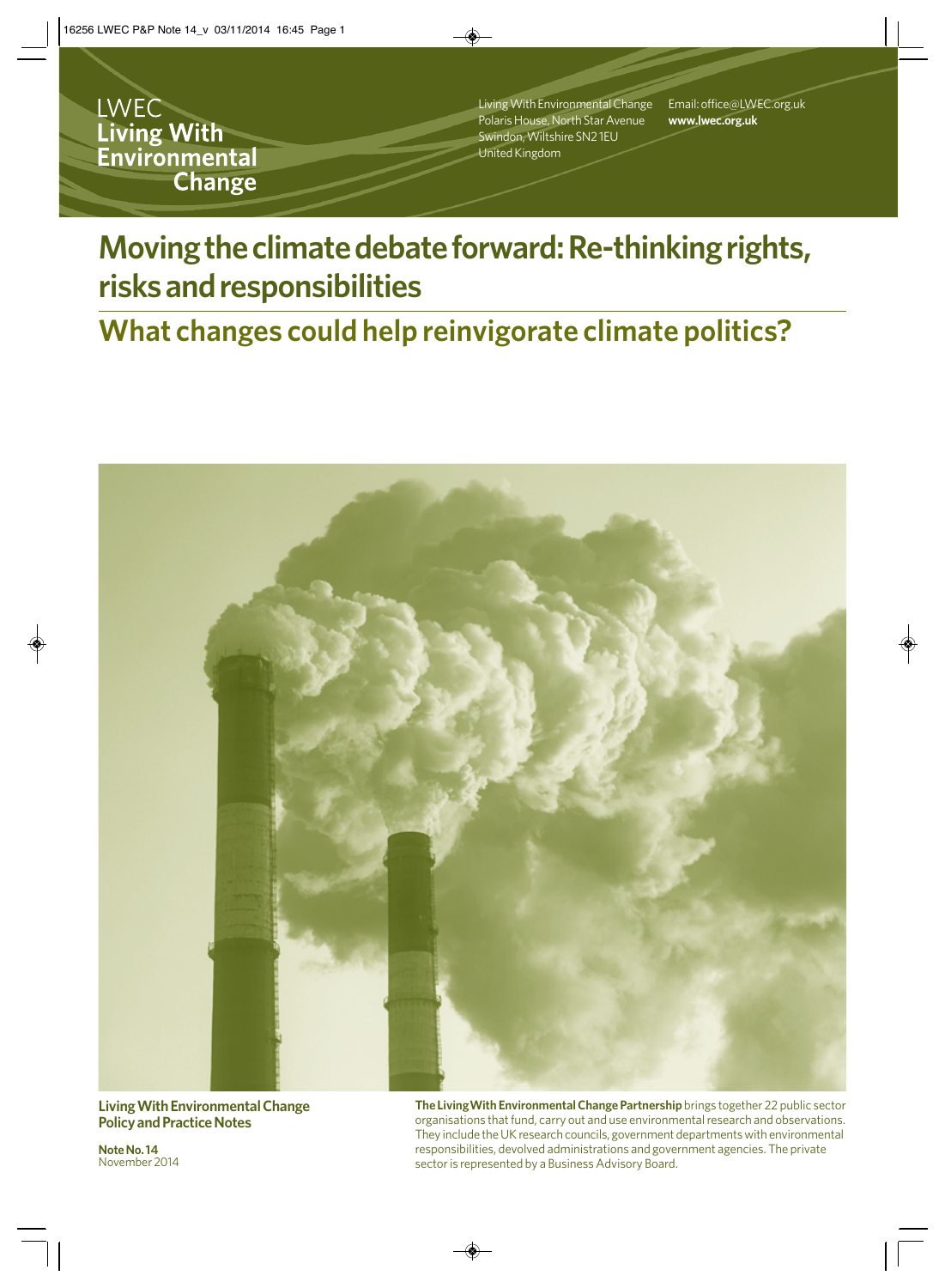**There seems today a strong sense of malaise surrounding climate politics, created by the gap between the scale of required action identified by climate science and the adequacy of societal and political commitments. It is important to consider anew how rights, risks and responsibilities are framed in climate change debates because of the ways in which they are exacerbating a situation of stalemate.**

## **What is the current situation?**

#### **Research indicates that:**

- Public concern about the seriousness of climate change is declining.
- Responsibility for emission reductions continues to be attributed to individuals, communities and organisations without sufficient regard to the systematic practices and routines of everyday life.
- Whilst the state assigns at least some responsibility for mitigating climate change to individuals, individuals in their turn look to the state and large institutions to make systematic changes. This is resulting in stalemate.
- Schemes for climate change mitigation and adaptation can fail to protect the interests of the least powerful; if projects are put in place without proper consultation procedures being observed, then benefits meant to accrue to local communities may be captured by groups with greater wealth or political power.
- Scientific certainty is growing but is being met with political stalemate and delay, so that opportunities for maintaining the two degree limit through international climate negotiations are at risk.
- Questions about who has the right to a high carbon lifestyle are rarely considered.

## **What are the risks of delaying action?**

**The Intergovernmental Panel on Climate Change identified several climate impact risks for Europe. The longer the delay in mitigating emissions, the greater the economic and socio-political consequences are likely to be, including:** 

- Reduced labour productivity and crop production owing to extreme heat events. For example, increasing temperatures are likely to reduce the number of hours people can work outside.
- Rising sea levels, coastal erosion, and peak river discharges leading to flood damage and population displacements in river basins and coastal zones.
- Reduced availability of water from river abstraction and from groundwater resources, combined with increased demand for irrigation, energy and industry and domestic use.
- An undermining of the ability of the state to protect its citizens from harm, leading to social disaffection and unrest (eg during the UK winter floods of 2013-2014, communities and their representatives publicly directed anger at the government agencies for their perceived failure to take appropriate action).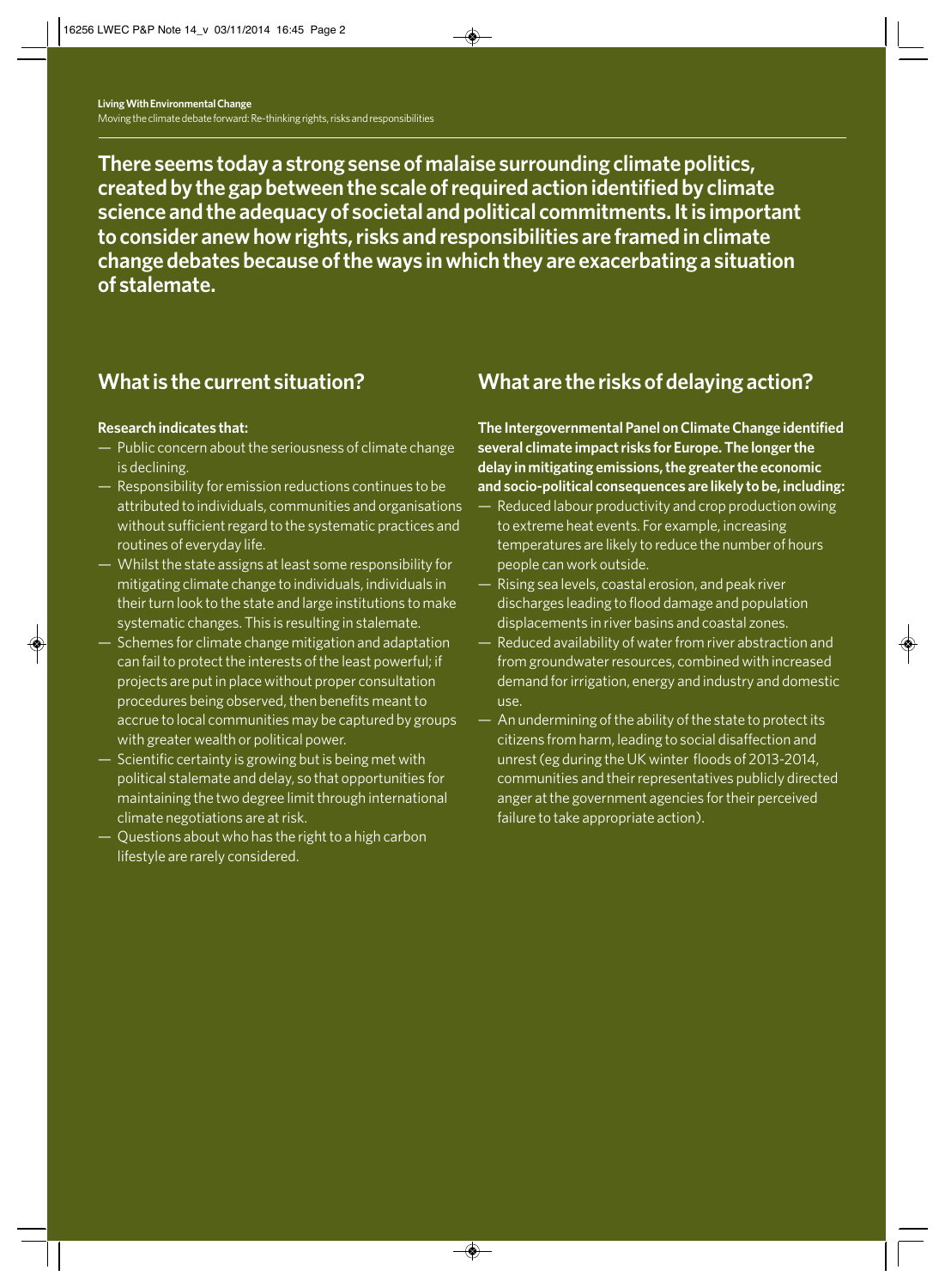### **What is getting in the way of taking action?**

#### **Clear and unambiguous signals are required that convey governments' sustained commitment to addressing climate change:**

- Responsibility for emission reductions is often placed back onto individuals, communities and firms. Individuals are often not in a position to make the profound changes needed while firms and other organisations seek clear messages from government that policy will support their decarbonisation efforts over the long term.
- Attributing emissions to countries where materials are produced rather than where they are consumed can displace greater responsibility for emission reductions onto nations often least able to afford to make those changes.
- Political choices about acceptable levels of climate risk have not been subject to public debate.
- Mechanisms for global emission reductions that are already in place, such as the Clean Development Mechanism which allows trading of emission credits between developing and industrialised countries, suffer from poor oversight and regulation. As a result these schemes sometimes fail to deliver emission cuts and can entrench or deepen existing inequalities within host communities.
- Policy has historically focused on changing public attitudes and behaviour within existing institutional norms and expectations eg reproducing rather than challenging the spread of air conditioning to maintain a universal "normal" indoor temperature.

# **What issues are not being discussed?**

**Since the financial crisis of 2008 there is a greater reluctance to have debates about climate change that impinge upon social and economic issues. Some areas are not being addressed, including:**

- Whether we can continue to increase production and consumption; instead questions are framed around whether we can "afford" to mitigate climate change.
- Whether policies should continue to meet rather than limit increasing demands for energy.
- Whether wealthier consumers should be entitled to maintain particular lifestyles, for example around car use, high indoor temperatures and access to a wide variety of imported food.
- Whether there should be some movement towards consumption-based accounting which would both ensure nations and consumers take responsibility for their emissions rather than outsourcing production emissions overseas and help develop understanding of emissions embedded in alternative supply chain options.

### **How does the debate need to change direction?**

#### **Public debate needs to:**

- Address how the current policy and emission counting framework often displaces risk, or impacts upon the rights of groups or communities.
- Develop a more inclusive and democratic process of deliberation regarding the trade-offs between economic growth and climate harm.
- Consider how house building, road building, town planning and building design can change to support more sustainable ways of life.